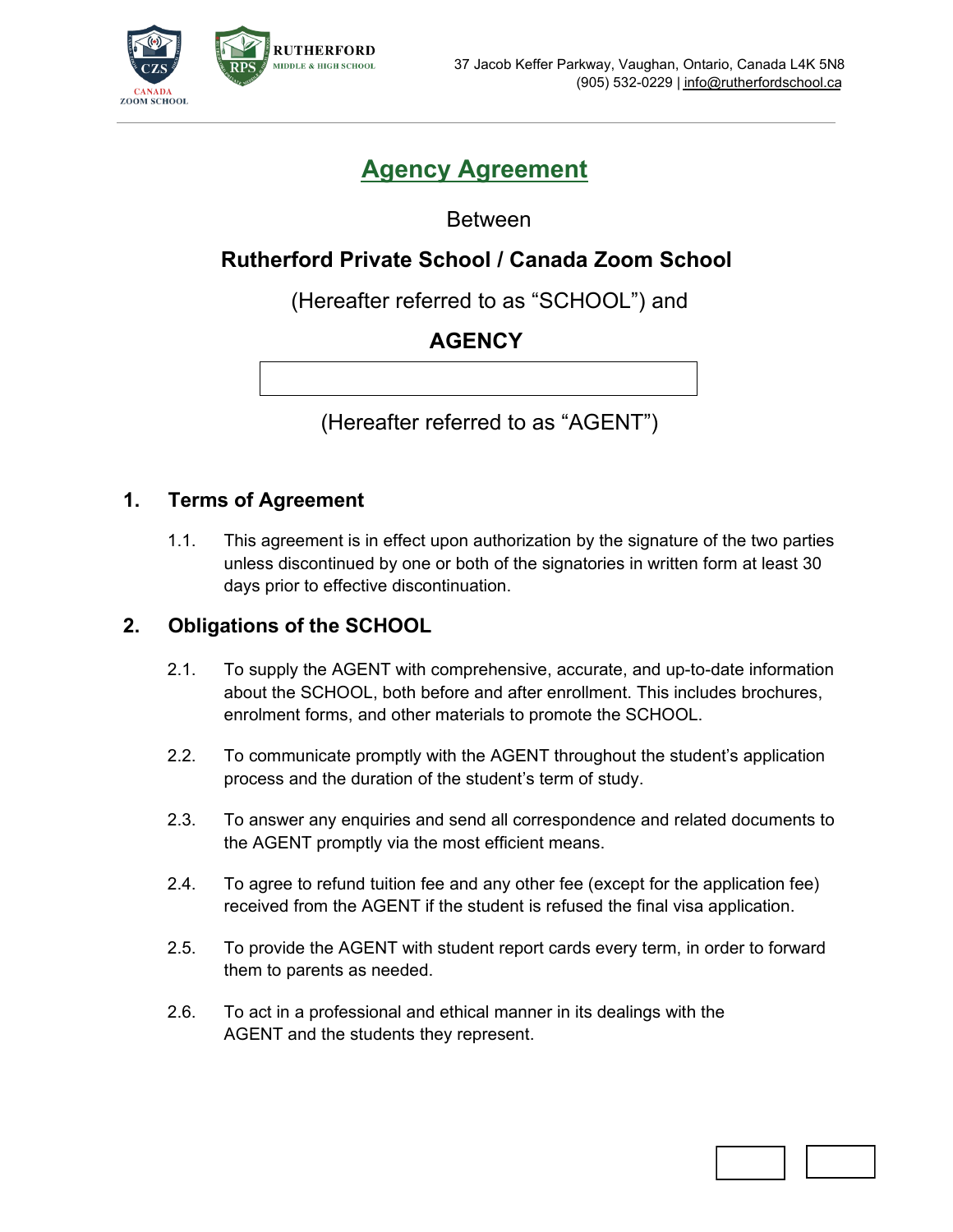

## **3. Obligations of the AGENT**

- 3.1. To initiate collaboration that will prove mutually beneficial to students, SCHOOL and AGENT alike.
- 3.2. To use its best endeavors to promote the SCHOOL and the enrollment of international students in their own social media platforms.
- 3.3. To represent the SCHOOL according to the information contained in the brochures and the conditions set out in the Code of Practice.
- 3.4. To act as an intermediary between the SCHOOL, the parents, and the student.
- 3.5. To ensure that fees are paid promptly upon invoicing from the SCHOOL.
- 3.6. AGENT is responsible for the student until he/she graduates and will be the main contact for all matters regarding the student unless other prior arrangements are made.
- 3.7. In particular, it is agreed that the Agent will:
	- 3.7.1. Actively recruit individual students for referral to the School.
	- 3.7.2. Maintain communications with Admissions Department at the School at all times, and in particular, provide information on potential students and immigration issues and arrival dates.
	- 3.7.3. Ensure that all required paperwork for application to the School is completed and submitted to the School.
- 3.8. To forward completed enrollment applications promptly to the SCHOOL either by FAX, e-mail, or mail. The AGENT will ensure that all information required on the enrollment form is complete.
- 3.9. To provide ongoing support for the family during the application/Visa application/enrollment process (including mailings).
- 3.10. Once the student is enrolled and has arrived at the school, the AGENT shall promptly forward all correspondence to the parents, including school report cards.
- 3.11. To assist in the collection of fees, and in supporting students and parents with problems such as disciplinary incidents.
- 3.12. To comply with the terms and conditions of the SCHOOL'S policy in handling any student information.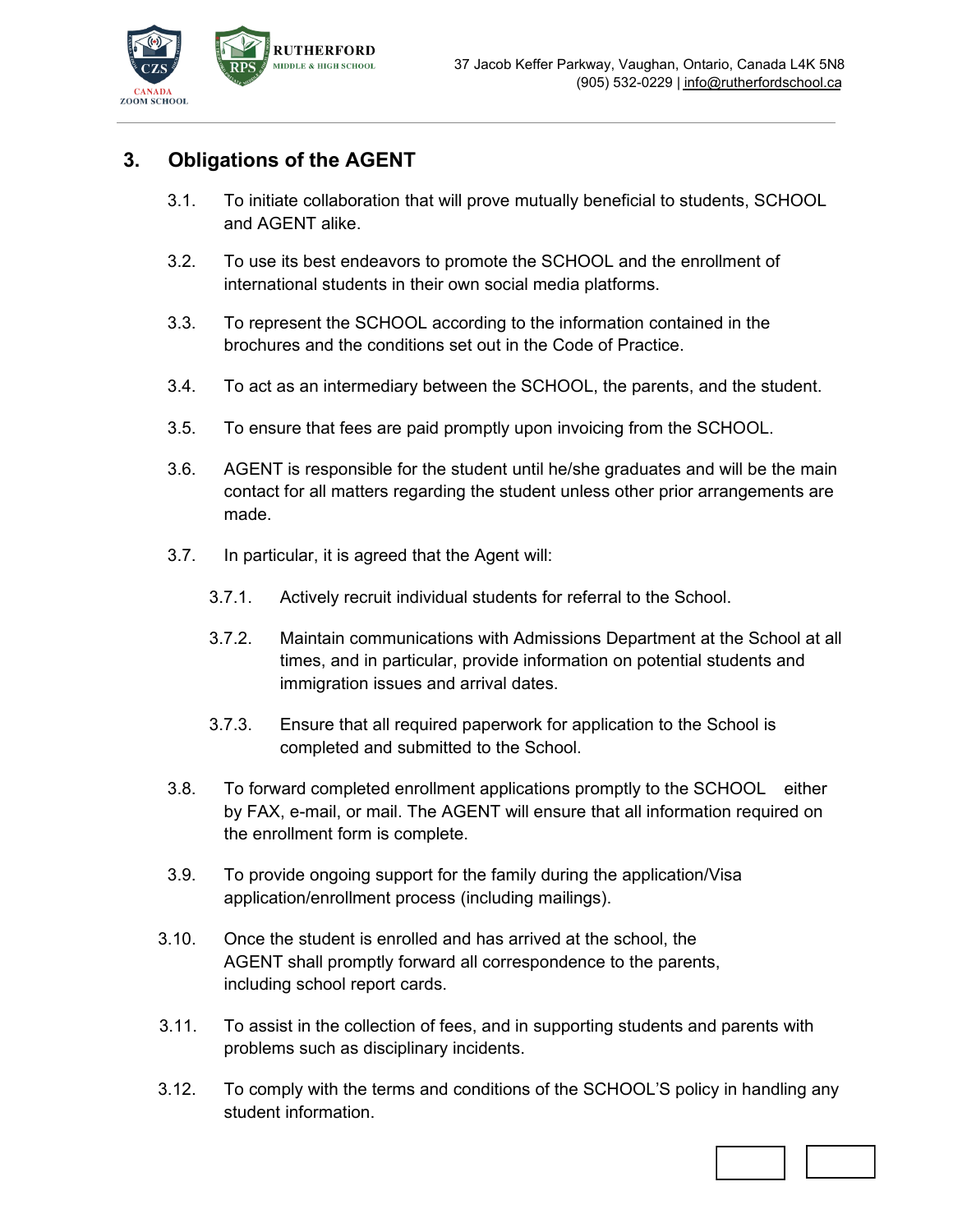

## **4. Commission Terms**

- 4.1. Upon reaching sales and promotions goals AGENT will receive a commission for each individual student enrolled at the SCHOOL by AGENT's recommendation. The SCHOOL shall pay to the AGENT a commission fee according to the regulations of the commission payment plan chosen by AGENT from the options below:
- 4.2. Payment Plan options:
	- 4.2.1. **BRONZE PLAN:** AGENT who provides student(s) for any SCHOOL programs; on Zoom and/or in-person, will receive a commission fee of **17%** of tuition fee from the SCHOOL, upon the student(s) arrival to Canada and fully attending the school and/or join Zoom classes. AGENT is exempt from any commitment and/or obligations. (see section 3)
	- 4.2.2. **SILVER PLAN:** If AGENT achieves sales goal of **35,000.00 CAD** or more for the same academic year; including long and short term programs and fulfills AGENT obligation requirements in section 3, the AGENT will receive a commission fee of **23%** of the tuition fee from the SCHOOL, upon the student(s) arrival to Canada and fully attending the school in-person programs and/or join Zoom classes.
	- 4.2.3. **GOLD PLAN:** If AGENT achieves sales goal of **70,000.00 CAD** or more for the same academic year; including long and short term programs and fulfills AGENT obligation requirements in section 3 plus all conditions of the promotion below, the AGENT will receive a commission fee of **27%** of tuition fee from the SCHOOL, upon the student(s) arrival to Canada and fully attending the school.
		- 4.2.3.1. Promote the School by placing the up-to-date information on the Agent's website, promoting the School to potential students, organizing Zoom/ Webinar presentations with the School Admissions Office, distributing marketing materials to potential students, and etc.
		- 4.2.3.2. Makes a monthly promotion of SCHOOL programs, provides up-to-date information about prices, SCHOOL services, and events via social media resources such as Facebook, Instagram, LinkedIn, WhatsApp groups and etc. and follows the SCHOOL promotion plans.
		- 4.2.3.3. Provides proofs of promotion such as links, print screens, receipts for payment of bills for promotions, photo and/or video proofs of promotion events of a SCHOOL.